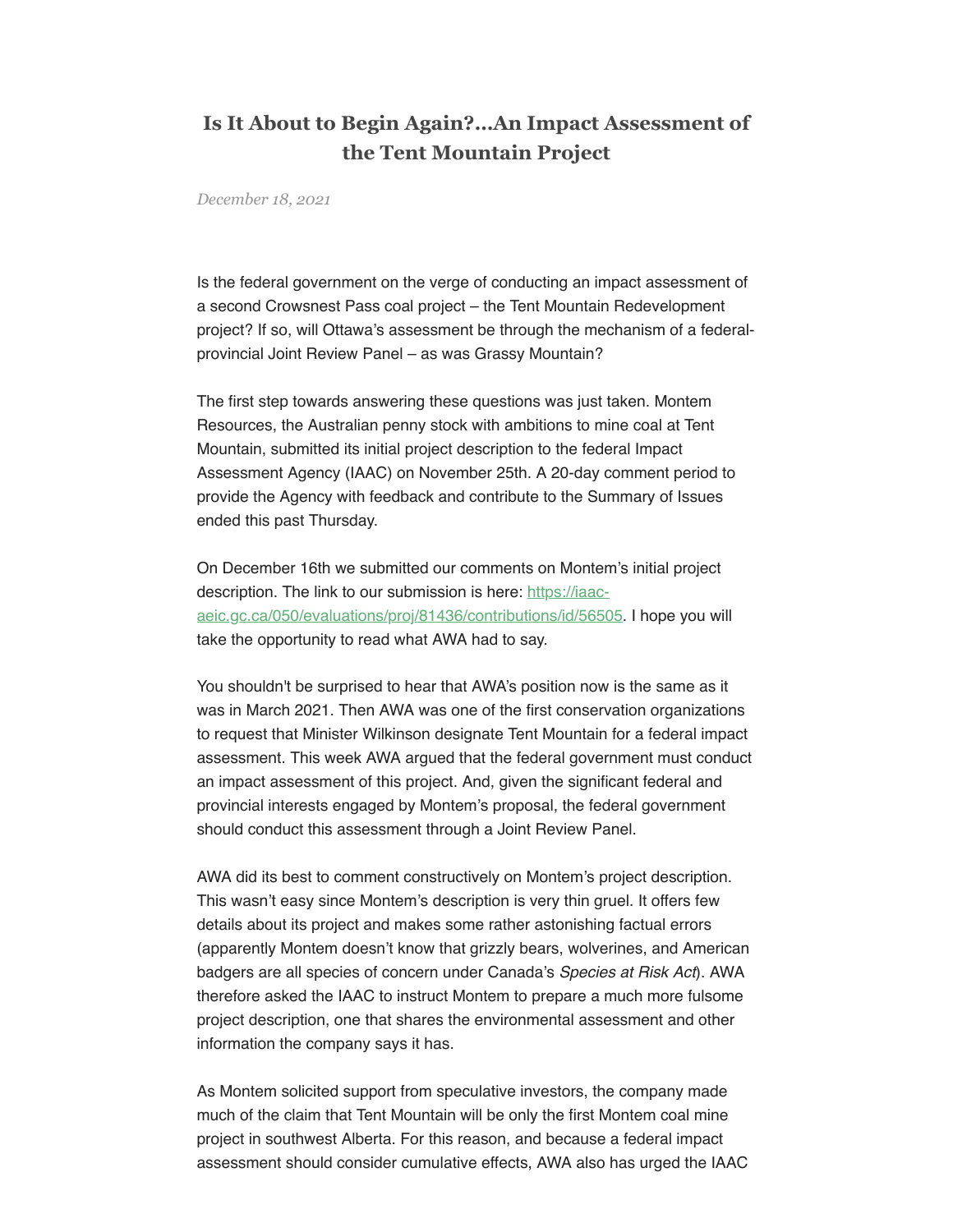to ask Montem to include the effects of these other ambitions in a cumulative effects analysis.

Montem, to put it mildly, is struggling financially. Its last trade on the Australian Stock Exchange was for AU\$ 0.059. Today, 29 Montem shares will buy you a small coffee at Tim Horton's.

Project proponents must show the need for their projects. It's clear that Montem needs this project in order to stay alive but the company says very little in its description about why the world needs this metallurgical coal mine. We've asked the IAAC to insist that Montem make a better case for why this project is needed. Frankly, given the future of metallurgical coal and steel production as seen by the International Energy Agency and the World Steel Association, we don't believe Montem can do that.

On the day before AWA submitted our comments on Tent Mountain, Montem requested that the Australian Securities Exchange halt trading in its stock. At the end of the third quarter of 2021, Montem told Australian securities regulators it believed it only had enough money to continue operations until mid-January 2022. That's roughly a month away. The trading halt was granted pending an announcement from Montem about raising capital. Montem expects to make that announcement on December 20th.

It will be interesting to see how willing speculative investors and/or financial institutions will be to support a company that looks very much like it's on life support. Will Montem be rescued for the time being or will it receive a mortal lump of coal?

Sincerely, Ian Executive Director, Alberta Wilderness Assn, [iurquhart@abwild.ca](mailto:iurquhart@abwild.ca)



Dedicated to the conservation of wilderness and completion of a protected areas network, AWA inspires communities to care for Alberta's wild spaces through awareness and action.